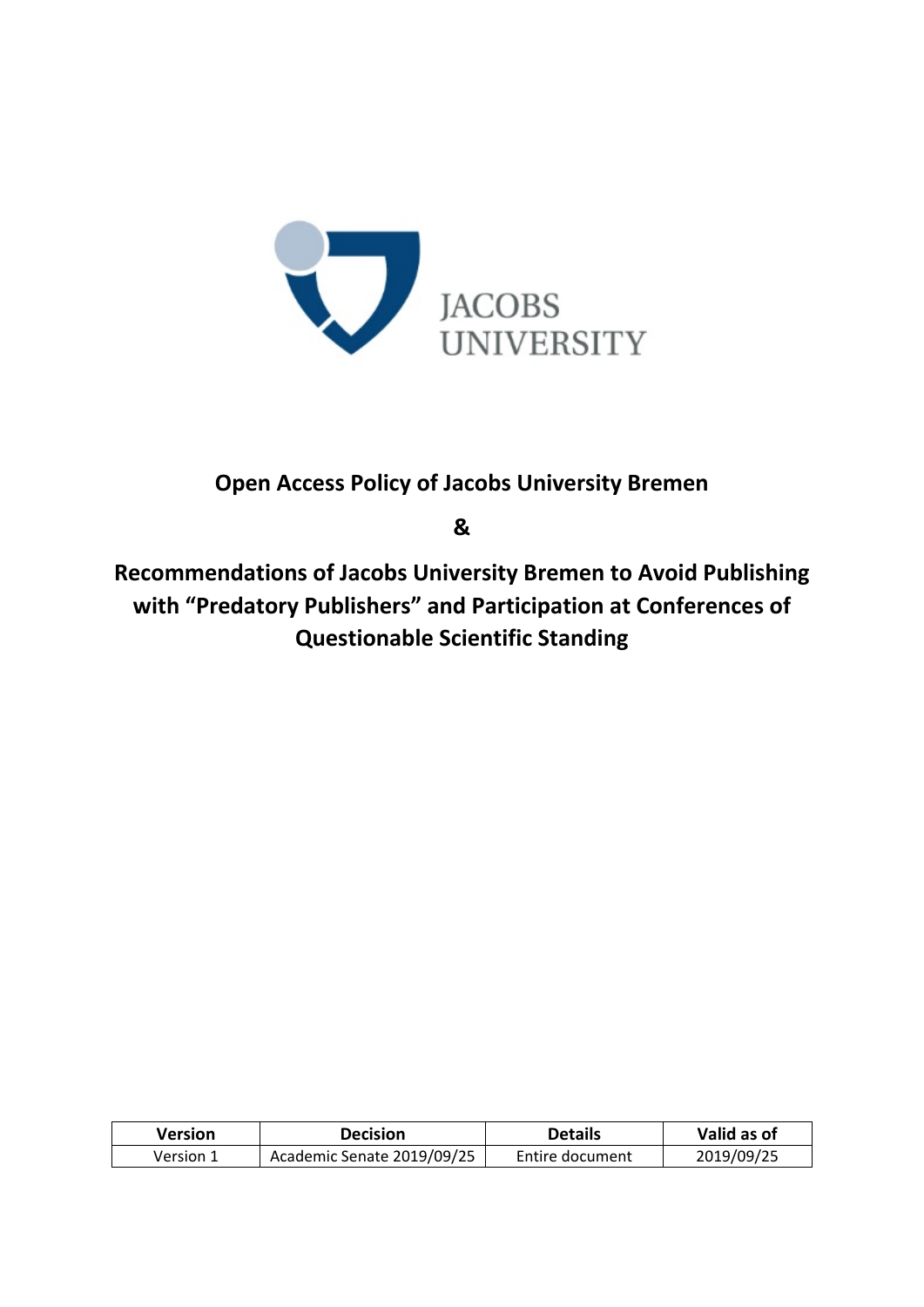

## **Open Access Policy of Jacobs University Bremen**

- 1. Jacobs University supports the Berlin Declaration on Open Access to Knowledge in the Sciences and Humanities of October 22<sup>nd</sup>, 2003, that was signed, among others, by Wissenschaftsrat, Hochschulrektorenkonferenz, Max-Planck-Gesellschaft, Wissenschaftsgemeinschaft Gottfried Wilhelm Leibniz e.V., and Deutsche Forschungsgemeinschaft.
- 2. Jacobs University encourages its researchers to publish their work as open access publications. The final decision, and responsibility, on the form and medium of publication rests with the researcher.